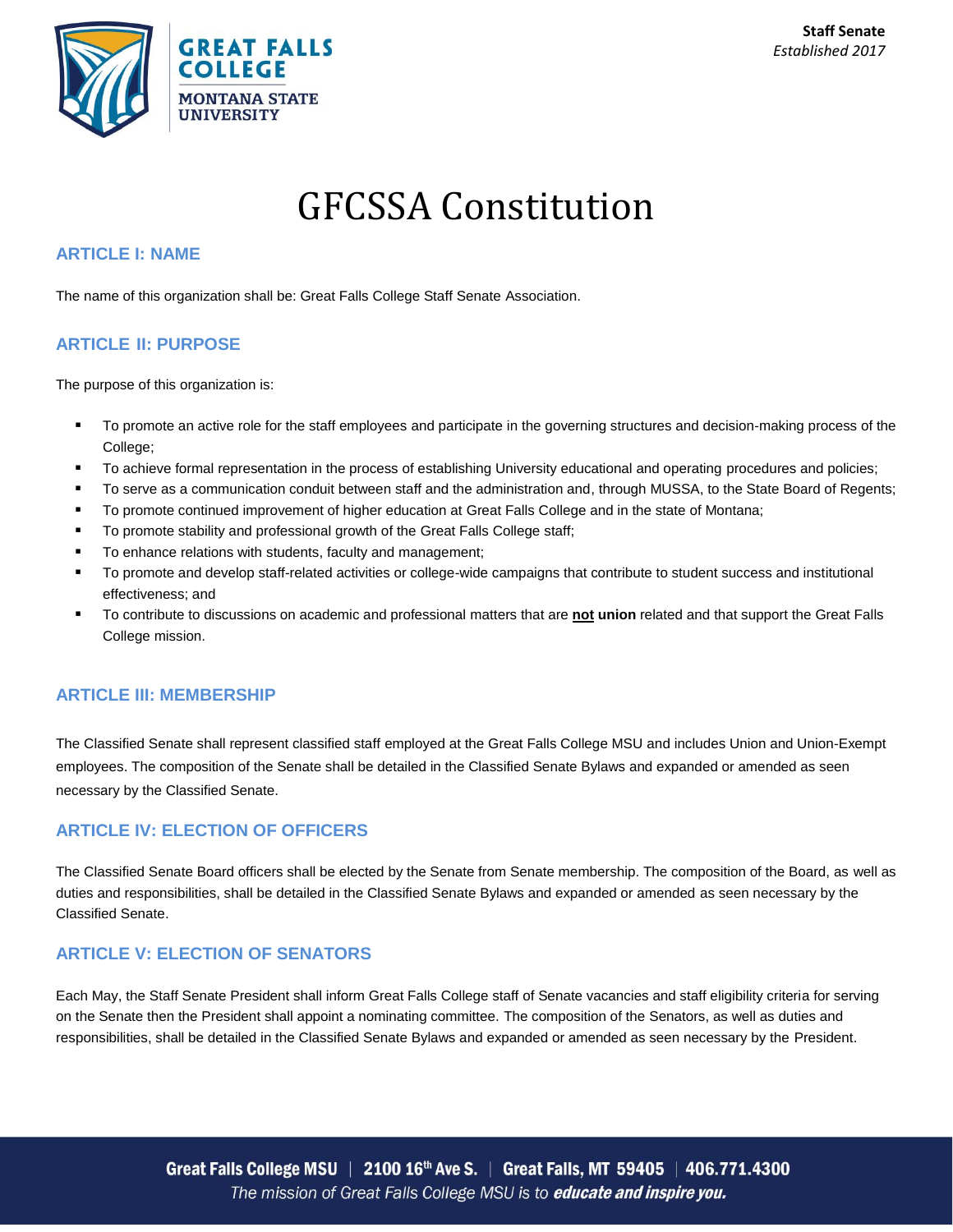

#### **ARTICLE VI: BUDGET**

The fiscal year of the Classified Senate shall be in accordance with the college fiscal calendar. The annual budget and balance of the Classified Senate shall be discussed and approved no later than September 30<sup>th</sup> of each year. The annual budget may be amended during the year by a two-thirds (2/3) majority of the Classified Senate.

## **ARTICLE VII: MEETINGS**

The Classified Senate will hold regular meetings, on a monthly basis during the academic year at a time and place designated by the President. Specifics shall be detailed in the Classified Senate Bylaws.

# **ARTICLE VIII: POWER AND DUTIES**

The Staff Senate shall be charged with implementing the purposes of the Senate and exercising general supervision over its affairs. All members of the Senate shall be uninstructed representatives. Having sought the counsel and advice of their colleagues, Senate members shall be free to exercise their own judgment on matters of decision and voting.

## **ARTICLE IX: VACANCIES**

Section 1: RESIGNATION OR TERMINATION OF SENATE MEMBERS: A vacancy occurs in any office or position, elective or appointed, or in any committee, when the person holding the same submits a letter of resignation (either hard copy or electronic) to the President or ceases to be an employee of the University.

Section 2: ABSENCES*:* A vacancy occurs when a member of the Senate or of any committee fails to attend meetings or participate in scheduled senate activities three times without prior notification.

Section 3: REPLACEMENT:

a. In the event of a vacancy in the office of President, the Vice-President shall assume that office to complete the term.

b. In the event of a vacancy in any other Staff Senate Office, the President shall nominate a member (exempt, non-exempt, or non-faculty contract professionals) of the Staff Senate to serve out the balance of the unexpired term. The nomination must be ratified by a majority vote of the Senate. Such elections shall not prejudice election of the incumbent to subsequent regular terms of office.

c. Vacancies in any position, other than President, occurring 60 days or less before a regular election, need not be filled before that election.

d. In the event of a vacancy on any committee, the President shall, with concurrence of the Senate, appoint a successor from the Senate.

#### **ARTICLE X: BY-LAWS**

The Classified Senate Constitution allows for the creation of by-laws to provide specific procedures, requirements, and general guidance regarding the implementation of the mandates and intent of this constitution.